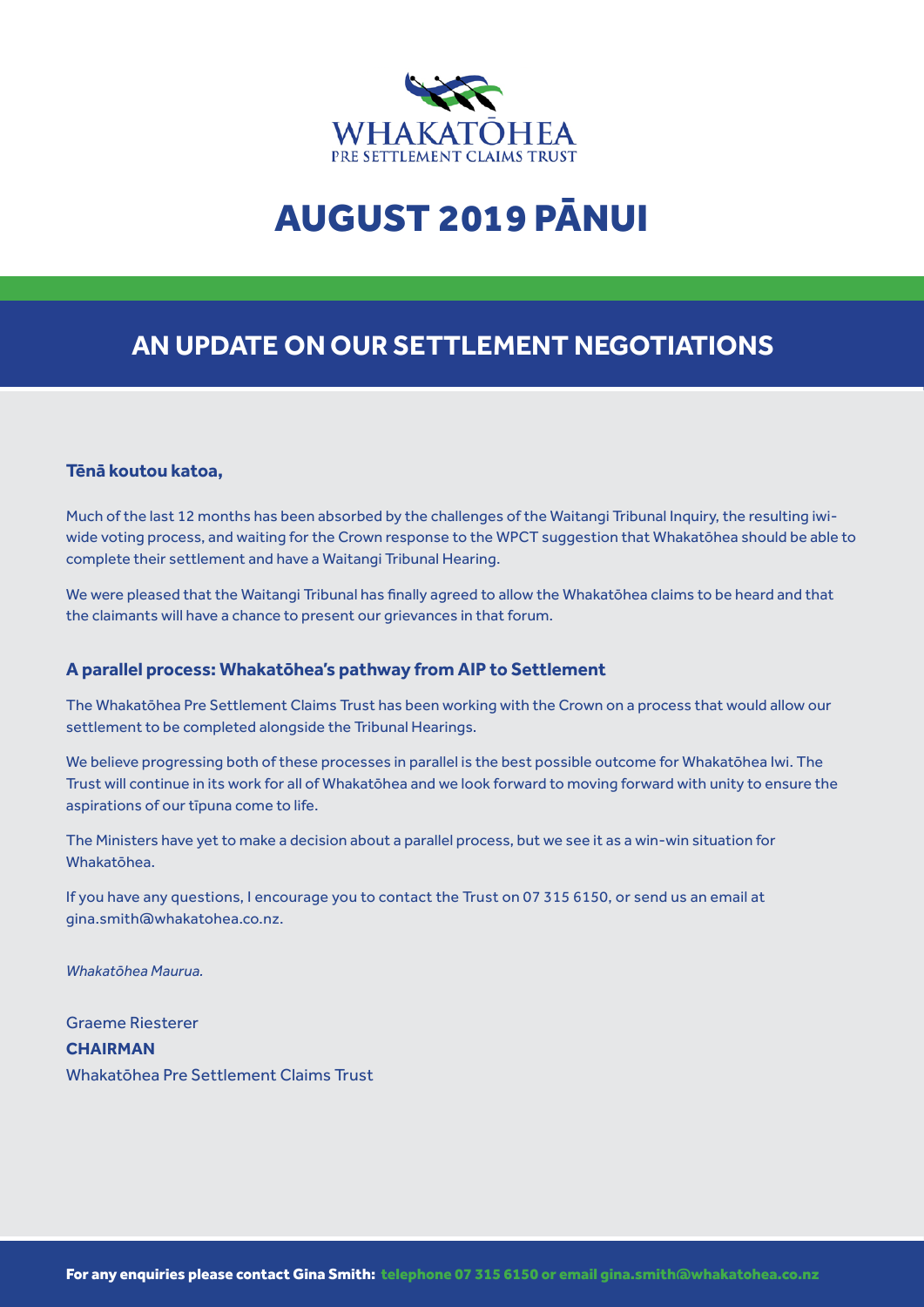# **OUR SETTLEMENT JOURNEY SO FAR**

|   | 1992: | <b>WAI87 submitted</b>                                                                                                                                                    |
|---|-------|---------------------------------------------------------------------------------------------------------------------------------------------------------------------------|
| ¢ | 1994: | Whakatōhea starts direct negotiations with the Crown                                                                                                                      |
| ¢ | 1996: | Offer of \$40m made to Whakatōhea                                                                                                                                         |
| ¢ | 1998: | Offer withdrawn and negotiations cease                                                                                                                                    |
| Ŷ | 2007: | Te Ara Tono developed by Whakatōhea Raupatu Working Party                                                                                                                 |
| ¢ | 2015: | Tu Ake Whakatōhea Collective develop Whakatōhea Mandate Strategy                                                                                                          |
| ¢ | 2016: | Whakatōhea vote accepts mandate strategy and WPCT established                                                                                                             |
| Q | 2017: | WPCT engage in direct negotiations with the Crown                                                                                                                         |
| ¢ | 2017: | Agreement in Principle signed                                                                                                                                             |
| ¢ | 2017: | Waitangi Tribunal Mandate Inquiry held                                                                                                                                    |
| Q | 2018: | Waitangi Tribunal finds Crown breach and suggests vote to check support for continuing with<br>settlement process                                                         |
| Ò | 2018: | Vote completed, and results show majority support for continuing the Settlement, strong support<br>for the Waitangi Tribunal Inquiry, and minimal support for remandating |
| Q | 2019: | Waitangi Tribunal District Inquiry approved                                                                                                                               |
|   | 2019: | Parallel process being considered                                                                                                                                         |

# **WHAKATŌHEA AGREEMENT IN PRINCIPLE**

Whakatōhea signed an Agreement in Principle (AIP) with the Crown in 2017. Our AIP indeed holds the promise of much opportunity for Whakatōhea - it will help us equip our iwi to assert huge authority and influence over and within our rohe in a practical expression of mana whenua and mana moana, and in social terms help generate jobs to ensure that our people can return home and prosper.

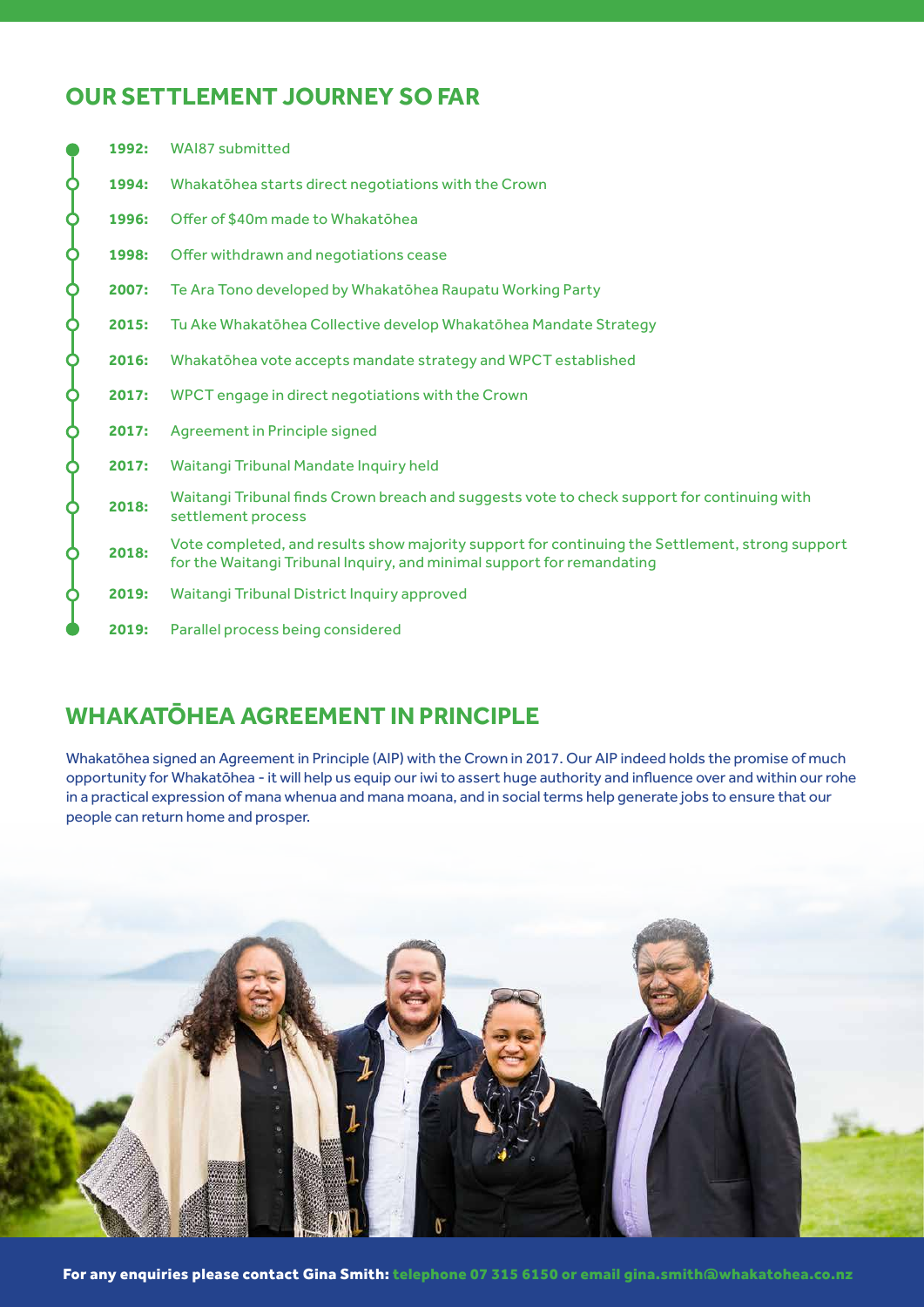### **Our AIP includes the following elements:**

| <b>2017 Agreement in Principle</b>                                                              | <b>1996 Deed of Settlement</b>                              |
|-------------------------------------------------------------------------------------------------|-------------------------------------------------------------|
| \$100m                                                                                          | \$40m                                                       |
| 6672ha Public Conservation Land returned                                                        | No Public Conservation Land returned                        |
| Iwi Chapter in DOC Conservation Management<br><b>Strategy over all Public Conservation Land</b> | No say in DOC management                                    |
| Joint Reserve Board for Tirohanga Dunes                                                         | No Joint Reserve Board                                      |
| 4x Statutory Acknowledgements on rivers                                                         | 6x Topuni sites                                             |
| 45x Crown properties available for purchase                                                     | 9x Crown properties available for purchase                  |
| 5000ha Marine space protected                                                                   | No Marine space protected                                   |
| 20x Relationship Agreements and Letters of<br><b>Introduction</b>                               | No Relationship Agreements with Government<br>Agencies      |
| <b>Commitment from Tertiary Education Commission</b><br>(TEC)                                   | No relationship with Tertiary Education Commission<br>(TEC) |

### **FROM AIP TO DEED OF SETTLEMENT**

A key component of ensuring support for the final settlement will be engagement around the shape of the Post Settlement Governance Entity (PSGE) and the best way to allocate and manage the settlement for Whakatōhea whānui and its hapū.

### **Opportunities to engage with WPCT, the negotiators and the Crown will be achieved through the following ways:**

- The Crown to meet with WPCT Hapū and Marae representatives bi-monthly
	- To communicate directly with mandated representatives of the claimant community and progress work programmes for the Deed of Settlement.
- The Crown to meet with Hapū and Marae chairs bi-monthly
	- Hapū and marae chairs are invited to meetings with the Crown team and WPCT to discuss the Crown's position on negotiations and the inquiry process, and to provide another avenue for communication of progress towards an enduring settlement.
- WPCT to engage with each hapū and get input into:
	- the shape of the package and how hapū can access benefits derived from each component; including exercise of mana over returning sites, sharing of hapū stories, creating opportunities for hapū development, shape of the PSGE including hapū representation; and how to make a subsequent inquiry report meaningful.
- WPCT to engage Whakatōhea whānui via hui-a-rohe and get input into:
	- the shape of the package and how hapū/uri access benefits derived from each component, shape of the PSGE including hapū/other representation, and how to make a subsequent inquiry report meaningful.
- • WPCT to invite claimants to meet and participate in hapū engagement processes including the Mokomoko whānau and Kahika whānau independent of their engagement with the Crown. Discussions to take place about:
	- how their settlement aspirations could be accommodated through their involvement in the development historical redress, the appropriate use of their tīpuna's name in settlement documentation, and how their aspirations for more to be known about their tīpuna could be achieved through appropriate research.
- • WPCT to convene another Mihi Marino process to facilitate our ongoing reconciliation and provide a forum for discussion about the ongoing effects of the raupatu and kotahitanga o te iwi.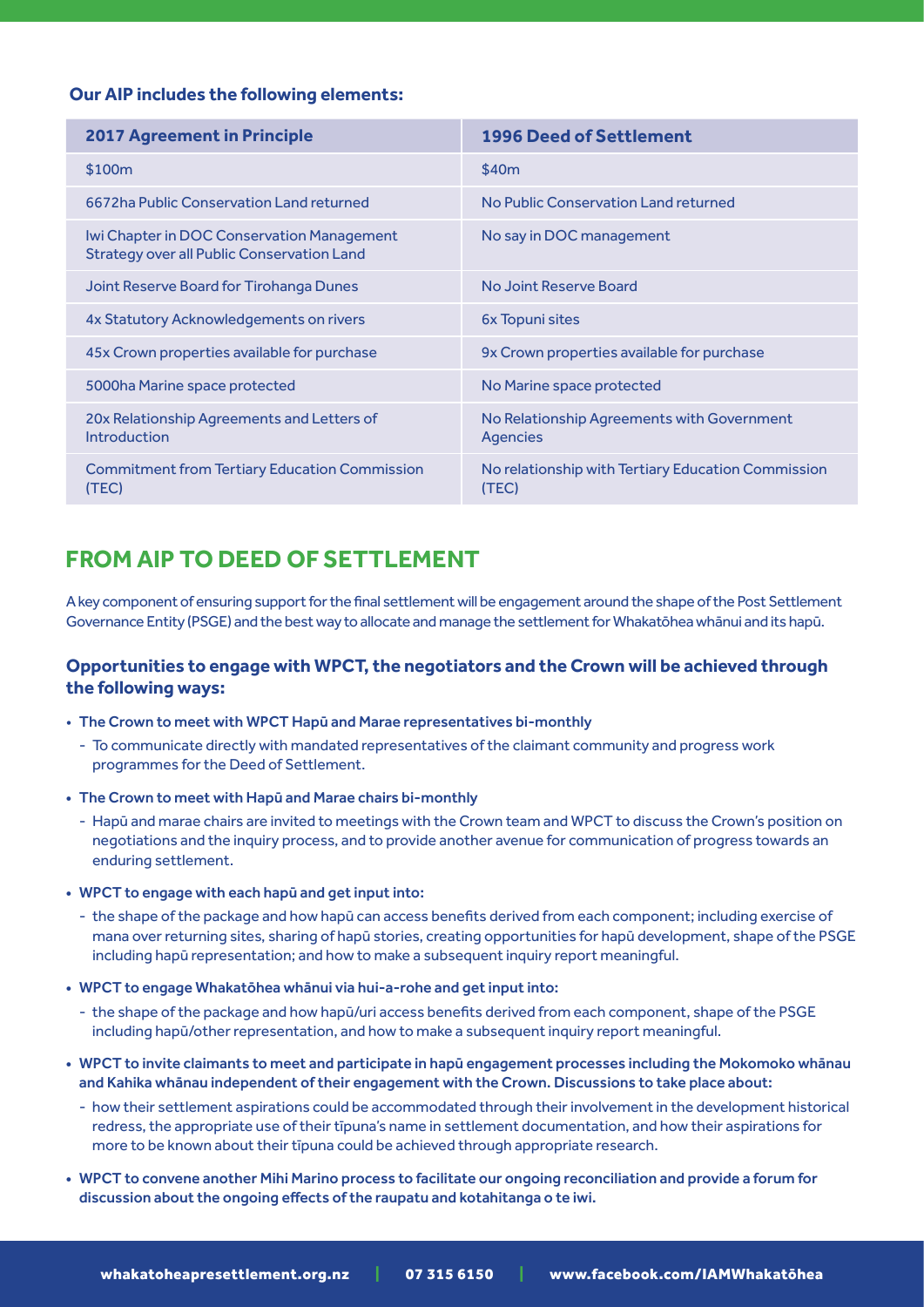### **A PARALLEL PROCESS -** CONTINUING NEGOTIATIONS AT THE SAME TIME AS HAVING A WAITANGI TRIBUNAL DISTRICT INQUIRY

The Crown has never considered a parallel process before. The closest it has come to this is allowing Tūhoe and Maniapoto, who had both completed their Hearings, to have their reports completed as they moved through the settlement process (Maniapoto to an AIP, and Tūhoe to a Deed of Settlement and Settlement Legislation). The Crown recognises the unique context of the Whakatōhea claims and negotiations history and has agreed to explore the potential for a parallel process which would represent a win-win situation for Whakatōhea.



### **SUMMARY**

Overall, we believe allowing a parallel process will enable us to have our grievances heard in the Waitangi Tribunal while we advance our settlement.

We can all play a part in both processes. As we look forward to 2020, our big hope is that it will be the year where we can transform our AIP into a Deed of Settlement for all our Iwi to vote on.

We are also keen to ensure a comprehensive historic account is developed through the Waitangi Tribunal hearings.

We will continue to keep you updated on any developments relating to the Crown decision on last years vote, our settlement negotiations, and how you can be involved.